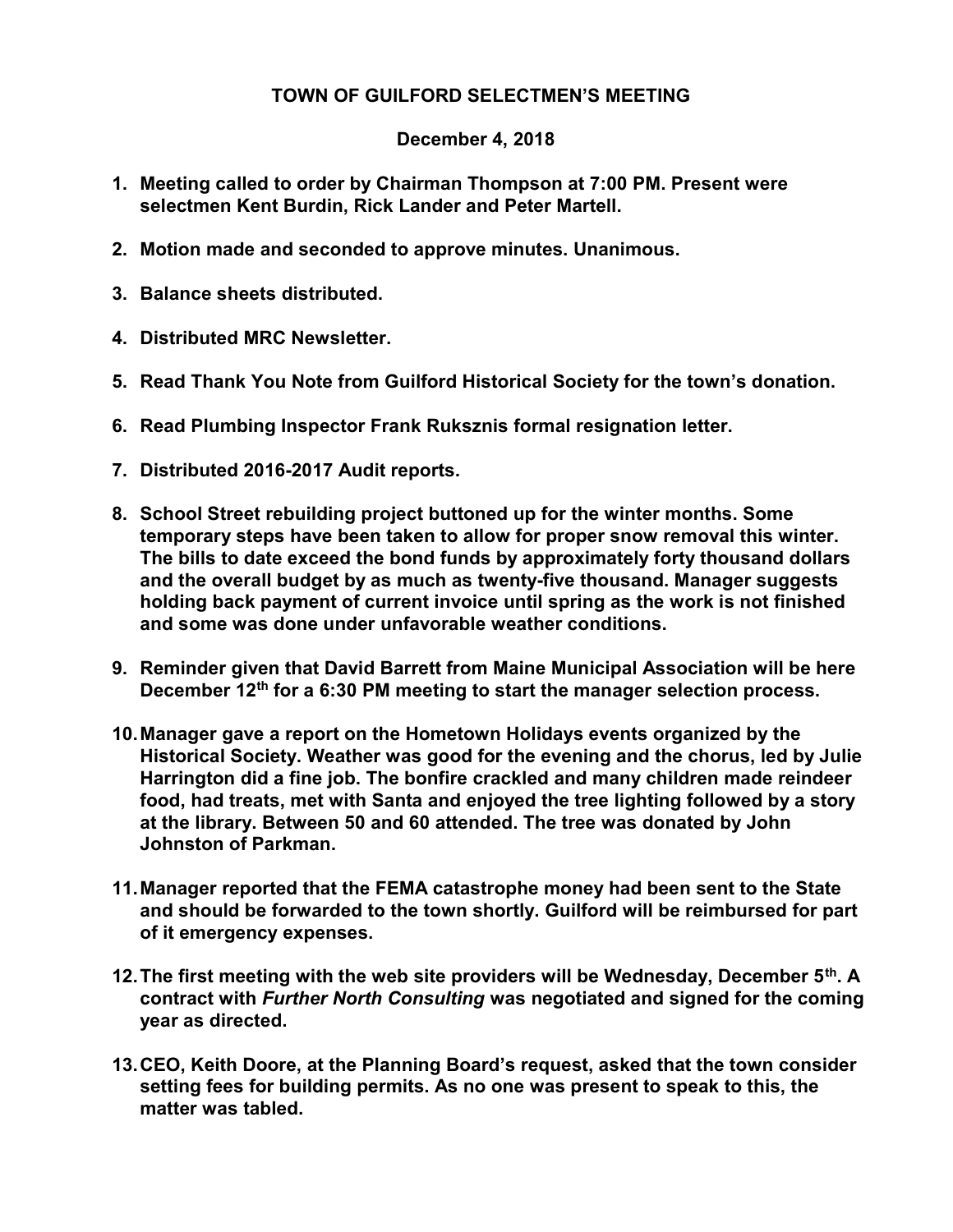- 14. Manager announced that next month was the usual date to select a candidate for the Spirit of America Tribute Foundation Award. All were encouraged to bring in their nominations to the January meeting.
- 15. The Town of Dexter will be supporting a constable's attendance at the Criminal Justice Academy and underwriting some of his expenses, as the candidate will be out of work for 18 weeks during that time period. We were asked to contribute toward this effort. Manager directed to negotiate a commitment from the applicant before awarding any funds.
- 16. The Annual Budget Committee meeting date was set for February 11<sup>th</sup>, with a storm date of the 14<sup>th</sup>. Postcards will go out to members in advance.
- 17. First call for any warrant articles that board members may want added to the annual town meeting warrant. Deadline will be February  $4<sup>th</sup>$ , 2019 in order to allow time for acceptance, printing and posting.
- 18. A Junk Yard Permit for Chip's Auto Sales was presented and approved at the former Lyle Cookson site. It will now be more geared to sales and a museum.
- 19. Support letters for the American Legion and Mt' Kineo Lodge #109 were signed to be forwarded to the State Gambling Control Unit for a five year period.
- 20. Tax collector gave an update on tax acquired properties: there were four as of November 1<sup>st</sup> when the 2016 tax liens matured. One owner stated they had sent the balance on October 23<sup>rd</sup> and subsequently sent it by certified mail. It was received and a discharge given. Another owner has requested a buyback and has agreed to pay all taxes owed and clean up the property. The board agreed to give the former owner 10 days to redeem this. A third property, a vacant home has not and will not be redeemed, thus will be sold at bid. This property has had a leadpaint survey and is affected, which must be disclosed and may reduce the value. A fourth property consists of a mobile home on a small lot that the sanitary district has claimed by prior lien. The town has 90 days in which to trump that claim by simply paying the overdue lien. This was tabled at the November meeting with the manager to discuss plans with sanitary district officials. They do not want to claim this as there is some question as to proper notice to all parties of interest. Manager will check with abutter and offer it for the amount of the outstanding liens.
- 21. The 2019 River Festival's fate is uncertain at this point, yet the town had made a three year commitment with Central Maine Pyrotechnics to provide fireworks displays, 2019 being the third year. It was decided that whereas there were available funds in the River Festival account, to send in the required deposit and proceed with fireworks whether or not the festival continues. The date will remain consistent; the last Saturday of July.
- 22. The municipal flags are at half mast per order of Governor Paul LePage for thirty days in memory of President George H. W, Bush.